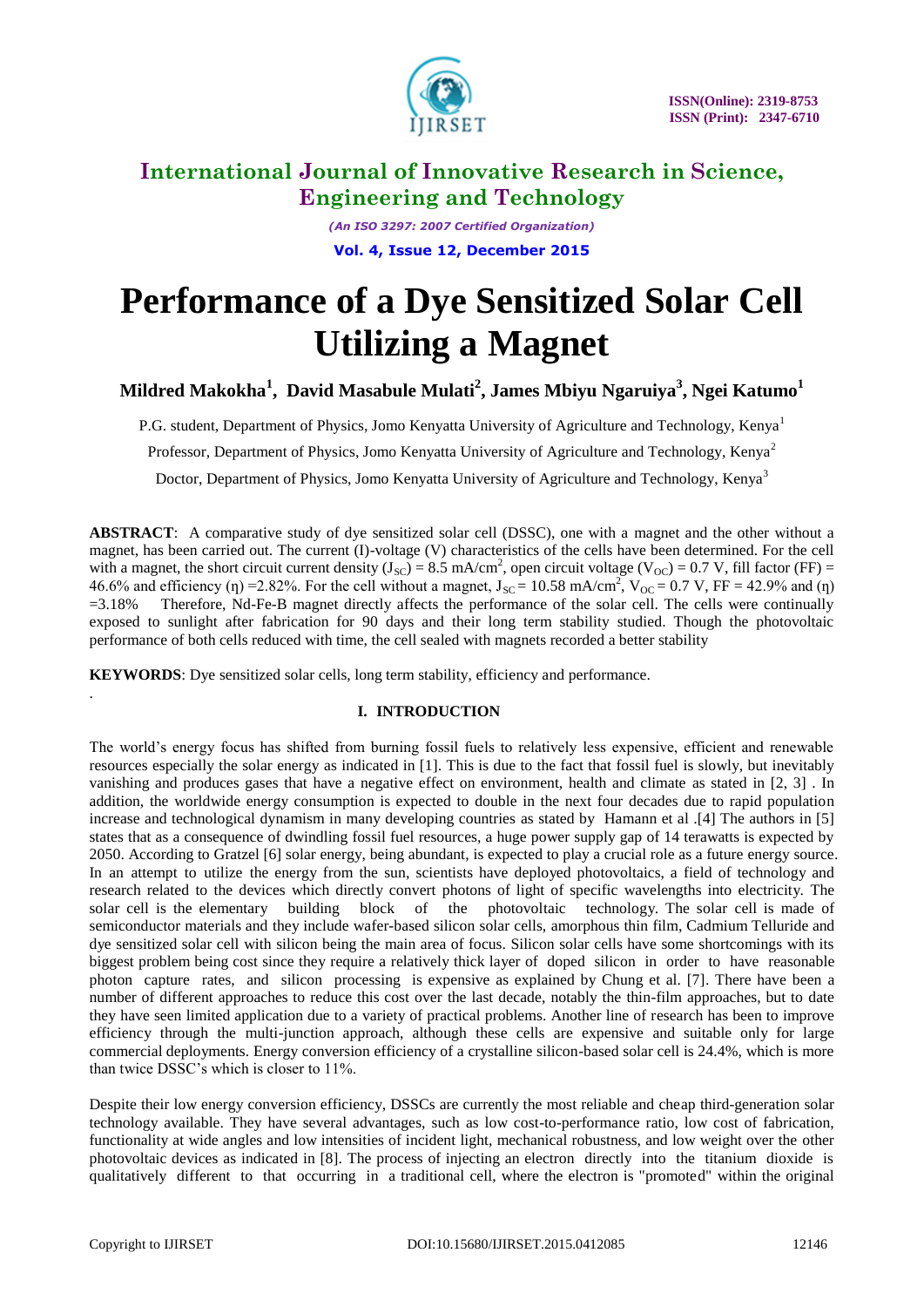

*(An ISO 3297: 2007 Certified Organization)*

### **Vol. 4, Issue 12, December 2015**

crystal Khan et al [9]. In theory, given low rates of production, the high-energy electron in the silicon could re-combine with its own hole, giving off a photon (or other form of energy) and resulting in no current being generated.

According to Khan in [10], DSSCs work under cloudy skies and non-direct sunlight, as opposed to traditional designs which suffer a "cut out" at some lower limit of illumination, when charge carrier mobility is low and recombination becomes a major issue. The cut off for DSSC is so low they are even being proposed for indoor use, collecting energy for small devices from the lights in the house. A practical advantage, which a DSSC share with most thin-film technologies, is that the cell's mechanical robustness indirectly leads to higher efficiencies in higher temperatures. DSSCs are normally built with only a thin layer of conductive plastic on the front layer, allowing them to radiate away heat much easier, and therefore operate at lower internal temperatures. The DSSC is transparent, has a low power generation cost and can be produced in various colours.

### **II.LITERATURE REVIEW**

A DSSC is a low-cost solar cell belonging to the group of thin film solar cells Haiying in [11]. The cell is composed of four elements, namely, the transparent conducting and counter conducting electrodes, the nanostructured wide bandgap semiconducting layer, the dye molecules (sensitizer), and the electrolyte. The transparent conducting electrode and counter-electrode are coated with a thin conductive and transparent film such as fluorine-doped-tin dioxide (SnO<sub>2</sub>). Figure 1 below shows the structure of the DSSC:



**Figure 1:** The structure of solar cell [12]

Both conducting electrode (photoelectrode) and counter electrodes are made from clear glass due to its relative low cost, availability and high optical transparency in the visible and near infrared regions of the electromagnetic spectrum. Conductive coating (film) in the form of thin transparent conductive oxide is deposited on one side of the substrate. The nanostructured wide bandgap oxide semiconductor (electron acceptor) is applied on the conductive side. The counter electrode is coated with a catalyzing layer such as graphite or platinum.

The use of sensitized wide bandgap semiconductors such as  $TiO<sub>2</sub>$  or  $ZnO<sub>2</sub>$  resulted in high chemical stability of the cell due to their resistance to photo-corrosion. The problem with bulky single or poly-crystalline wide bandgap is the low light to current conversion efficiency thus the adoption of nanostructured materials that showed remarkable changes in mechanical, electrical, magnetic and optical chemical properties of the cell as explained in [10]. Because it is abundant, low cost, none toxic, biocompatible and have good chemical stability in solution while irradiated, Titanium dioxide is preferred to be used in dye-sensitized solar cells according to the authors in [13] and [14]. The authors in [15], [16] and [17] explains that the preparation procedure for DSSC is quite simple since it requires no vacuum facilities and it has a high efficiency than  $ZnO<sub>2</sub>$ .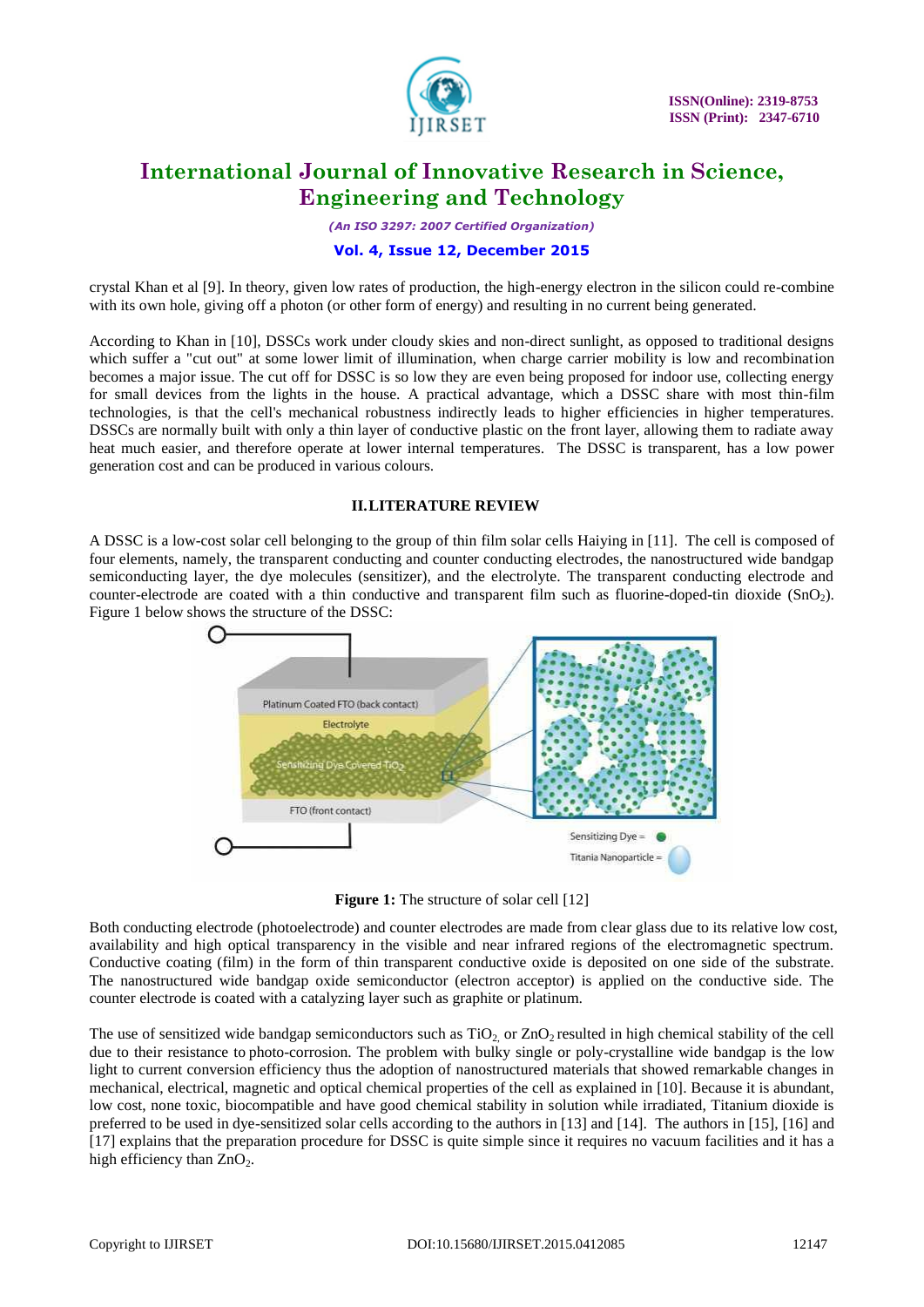

*(An ISO 3297: 2007 Certified Organization)*

### **Vol. 4, Issue 12, December 2015**

Dye molecules of proper molecular structure are used to sensitize wide bandgap nanostructured photoelectrode. Upon absorption of photon, a dye molecule adsorbed to the surface of say nanostructured  $TiO<sub>2</sub>$  gets oxidized and the excited electron is injected into the nanostructured TiO<sub>2</sub>. Gratzel group developed the *cis-Di(thiocyanato)bis(2,2'-bipyridyl*)-4,4'-dicarboxylate) ruthenium(II), coded as N-719 dye which is an outstanding solar light absorber and charge-transfer sensitizer. It also has relatively higher conversion efficiency as stated in [18]. Electrolyte containing  $1/T_3$  redox ions is used in DSSC to regenerate the oxidized dye molecules and hence completing the electric circuit by mediating electrons between the nanostructured electrode and counter electrode.

When the DSSC is illuminated, the dye absorbs the photons of light and one of the electrons in the dye goes from a ground state to an excited state as shown in equation 1. The excited electron jumps to the titanium dioxide layer and diffuses across the film. The dye molecule, having lost an electron to the titanium dioxide, is oxidized as shown in equation 2 by Khan [10]. The electron then diffuses to the conductive electrode, travels through the load, and reaches the counter-electrode as shown in equation 3. The oxidized dye obtains electron from the iodine electrolyte and the dye goes back to ground state as shown in equation 4. This causes the iodine to become oxidized according to Gratzel and Roh in [19] and [20] respectively. When the original lost electron reaches the counter electrode, it gives the electron back to the electrolyte as shown in equation 5.

- 1) Excitation process S+ photon $\rightarrow$ S\*
- 2) Injection process  $S^*$ + TiO<sub>2</sub> $\rightarrow$ e<sup>-</sup> $(TIO_2)$ + S<sup>+</sup>
- 3) Energy generation  $e^{\overline{(T_1O2)}}+C.E.\rightarrow TiO_2+e^{\overline{(C.E.)}+e}}$ electrical energy
- 4) Regeneration of dye  $S^+ + \frac{3}{2}I^- \rightarrow S + \frac{1}{2}I_{\overline{3}}$
- 5) e Recapture reaction

A drawback of the dye sensitized solar cells filled with liquid iodide electrolyte is leakage, leading to reduction of cell's lifespan. Many research groups have investigated the use of ionic liquids, polymer, and hole conductor electrolytes to replace the need of organic solvents in liquid electrolytes in an attempt to solve the problem of longterm stability with no promising outcome; though stable, these have relatively low cell efficiency of 4–7*.*5% compared with 12% of the liquid electrolyte. This has necessitated the need to stick to the iodide electrolyte despite it being volatile. This research explored the probability of neodymium-iron-boron permanent magnet (Nd-Fe-B) solving the problem of leakage.

Nd-Fe-B permanent magnet is compact, inexpensive and its current-voltage characteristics are diffusion controlled at conditions where noble metal electrodes of similar size are dominated by natural convection. One-electron oxidation of iodide generates the anion radical triiodide, whose concentration is higher at the electrode and fades away in the solution defining the diffusion layer. The magnetic field of Nd-Fe-B magnet has a potential to attract and retain this diffusion layer in contact; preventing the effect of natural convection that leads to leakage with reference to Bard and Faulker in [21]. By inclusion of the magnet, it was anticipated that lifespan of the cell would be prolonged.

#### **III. METHODOLOGY**

The following materials were obtained from Solaronix (An online shop that deals with solar cells materials based in Switzerland.): Platinum solution, Titanium dioxide paste, ruthenium N719 dye, glass slides and iodine electrolyte.Neodymium-iron-boron magnet was obtained from Indiamart, India. Other materials which included deionized water, ethanol and acetone were obtained locally.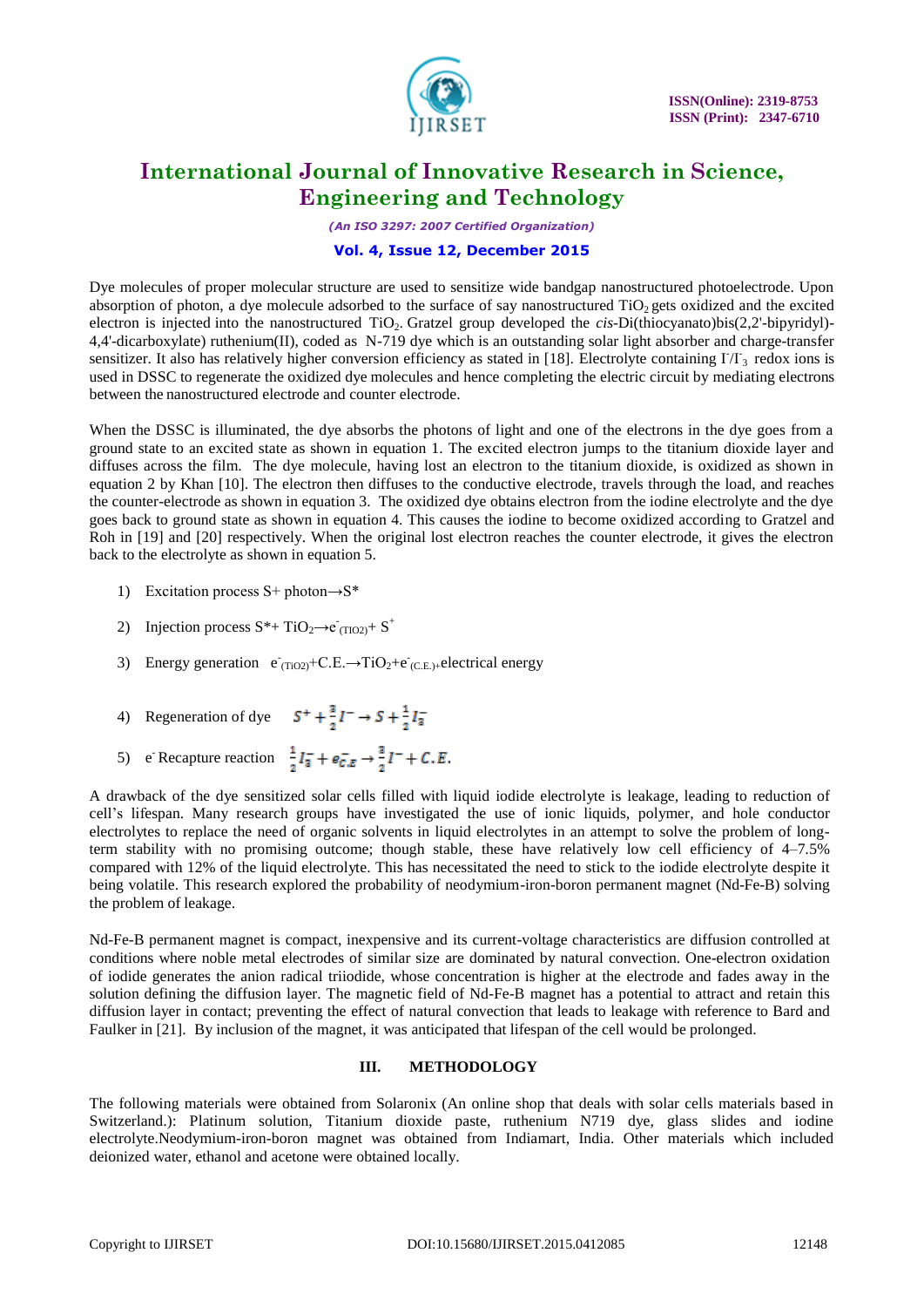

*(An ISO 3297: 2007 Certified Organization)*

**Vol. 4, Issue 12, December 2015**

#### **Preparation of the Photoanode**

The glass substrate, a fluorine-doped-tin oxide(FTO) with a thickness of 2.2mm and electrical resistance of 7ohm/sq. mm , was thoroughly washed in acetone, ethanol and rinsed in deionized water. It was then dried using a hot-air drier. Titanium dioxide was pasted on the FTO by the doctor-blading method. After that the substrate was annealed at 450°c for 30 minutes to allow it to form a nanoporous, large surface area  $TiO<sub>2</sub>$  layer according to [10]. Dye impregnation was done by immersing the TiO<sub>2</sub>-coated FTO at 80 $^{\circ}$ c in 0.5 mM N719 ethanol solution for 24 hours. The electrode at 80 $^{\circ}$ c greatly reduces its chance of absorbing any ambient moisture

#### **Preparation of the Photocathode**

The glass substrate, a fluorine-doped-tin oxide(FTO) with a thickness of 2.2mm and electrical resistance of 7ohm/sq. mm , was thoroughly washed in acetone, ethanol and rinsed in deionized water. It was then dried using a hot-air drier. Platinum solution was pasted on the FTO by the doctor blading method. After that the TiO<sub>2</sub> was annealed at  $450^{\circ}$ C for 30 minutes.

#### **Assembly of the Solar Cell and Testing**

A dye-sensitized solar cell was assembled by sealing the dye-coated TiO2 electrode with the platinum-coated FTO counter electrode using a thermal plastic hot-melt sealant with a thickness of 50  $\mu$ m leaving a small space for the electrolyte introduction. The electrolyte was then introduced into the space between the electrodes via the small space that was left during sealing, which was later sealed by already melted plastic hot-melt sealant. A second cell was sealed by simply placing the two electrodes together without the hot melt sealant. The electrolyte was then injected between the electrodes. The electrodes were then held together by two magnets, one on either side. The cells were kept in darkness for 24 hours to allow the electrolyte to dissolve before characterization. During characterization the cells were covered with a black-printed paper with a hole measuring  $0.64 \text{ cm}^2$  for the active area. The completed DSSC was illuminated with a 450 W halogen lamp placed 30 cm away and photovoltaic performance measured. The intensity of the lamp was 100 mW/cm<sup>2</sup> . The Voc and Isc were obtained by connecting the illuminated cell directly to the multimeter. The current density-voltage (J-V) characteristic curve was obtained by connecting the electrodes to a variable resistor as shown in the circuit below that was obtained from [22].



**Figure 2:** Experimental setup for measuring the current voltage characteristics of DSSC

The equations below obtained from [19] and J-V curve were used in calculating the fill factor and efficiency (6)

Where the fill factor is given by;

$$
FF = \frac{I_{MAX} \times V_{MAX}}{I_{SC} \times V_{OC}}
$$
 (7)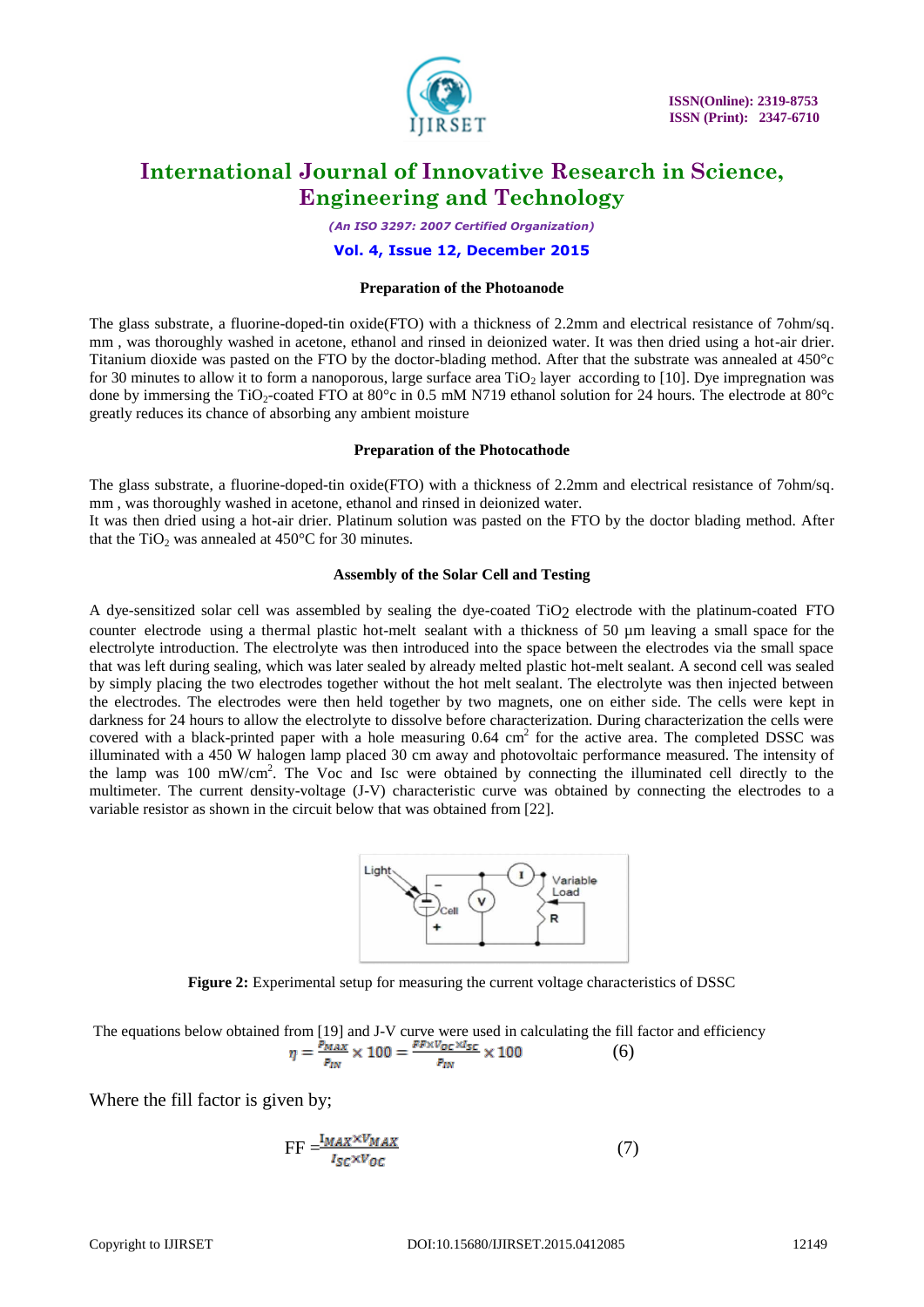

*(An ISO 3297: 2007 Certified Organization)*

### **Vol. 4, Issue 12, December 2015**

Where  $\eta$  is the energy conversion efficiency,  $P_{MAX}$  is the maximum power produced by the cell,  $P_{IN}$  is the power into the cell, FF is the fill factor,  $V_{OC}$  is the open circuit voltage,  $I_{SC}$  is the short circuit current,  $I_{MAX}$  is the current at the maximum power and  $V_{MAX}$  is the voltage at the maximum power.

#### **IV. RESULTS AND DISCUSSION**

The following graphs were obtained from the data collected by plotting current/power density against voltage as shown below:



**Figure 3:** A graph of power density /current density against voltage (a) cell without a magnet (b) Cell with a magnet.

The cell without a magnet (figure 3 (a)) recorded an initial  $V_{\text{OC}}=0.7 \text{ V}$ ,  $J_{\text{SC}}=10.58 \text{ mA/cm}^2$ ,  $P_{\text{MAX}}=3.18 \text{ mW/cm}^2$ ,  $V_{MAX} = 0.391$  V,  $J_{MAX} = 8.14$  mA/cm<sup>2</sup>,  $\eta = 42.9\%$ , FF= 3.18%. The cell with a magnet (figure 3 (b)) recorded its initial values as follows:  $J_{SC} = 8.5 \text{ mA/cm}^2$ ,  $V_{OC} = 0.7 \text{ V}$ ,  $J_{MAX} = 6.65 \text{ mA/cm}^2$ ,  $V_{MAX} = 0.434 \text{ V}$ ,  $P_{MAX} = 2.82 \text{ mW/cm}^2$ , FF  $= 46.6\%$  and  $\eta=2.82\%$ . The J<sub>SC</sub> is slightly lower than the one for the cell without a magnet.

The  $V_{\text{oc}}$  is a function of the semiconductor band gap and charge recombination in the cell which voltage generated under illumination corresponds to the difference between the Fermi level of the electron in the solid and the redox potential of the electrolyte.  $J_{SC}$  mainly depends on the light harvesting, eventual charge separation at the Dye/TiO2 interface and ambient temperature.

| Table 1: The photovoltaic parameters of the DSSCS |  |  |
|---------------------------------------------------|--|--|
|---------------------------------------------------|--|--|

| DSSC CEs            | $J_{SC}$<br>(mA/cm) | $\rm V_{OC}$<br>V) | $J_{MAX}$<br>(mA/cm <sup>2</sup> ) | $\rm V_{MAX}$<br>$\left( \mathrm{V}\right)$ | $P_{MAX}$<br>(mW/cm <sup>2</sup> ) | FF    | $\eta$ (%) |
|---------------------|---------------------|--------------------|------------------------------------|---------------------------------------------|------------------------------------|-------|------------|
| with<br>Cell<br>a a | 8.5                 | 0.7                | 6.65                               | 0.424                                       | 2.82                               | 46.6% | 2.82       |
| magnet              |                     |                    |                                    |                                             |                                    |       |            |
| Cell without a      | 10.58               | 0.7                | 8.14                               | 0.391                                       | 3.18                               | 42.9% | 3.18       |
| magnet              |                     |                    |                                    |                                             |                                    |       |            |

The cell with a magnet as observed in figure 3 (b) had lower conversion efficiency due to the lower current density. When current flows in a conductor, there is a magnetic field built around it. If a magnet is brought near the conductor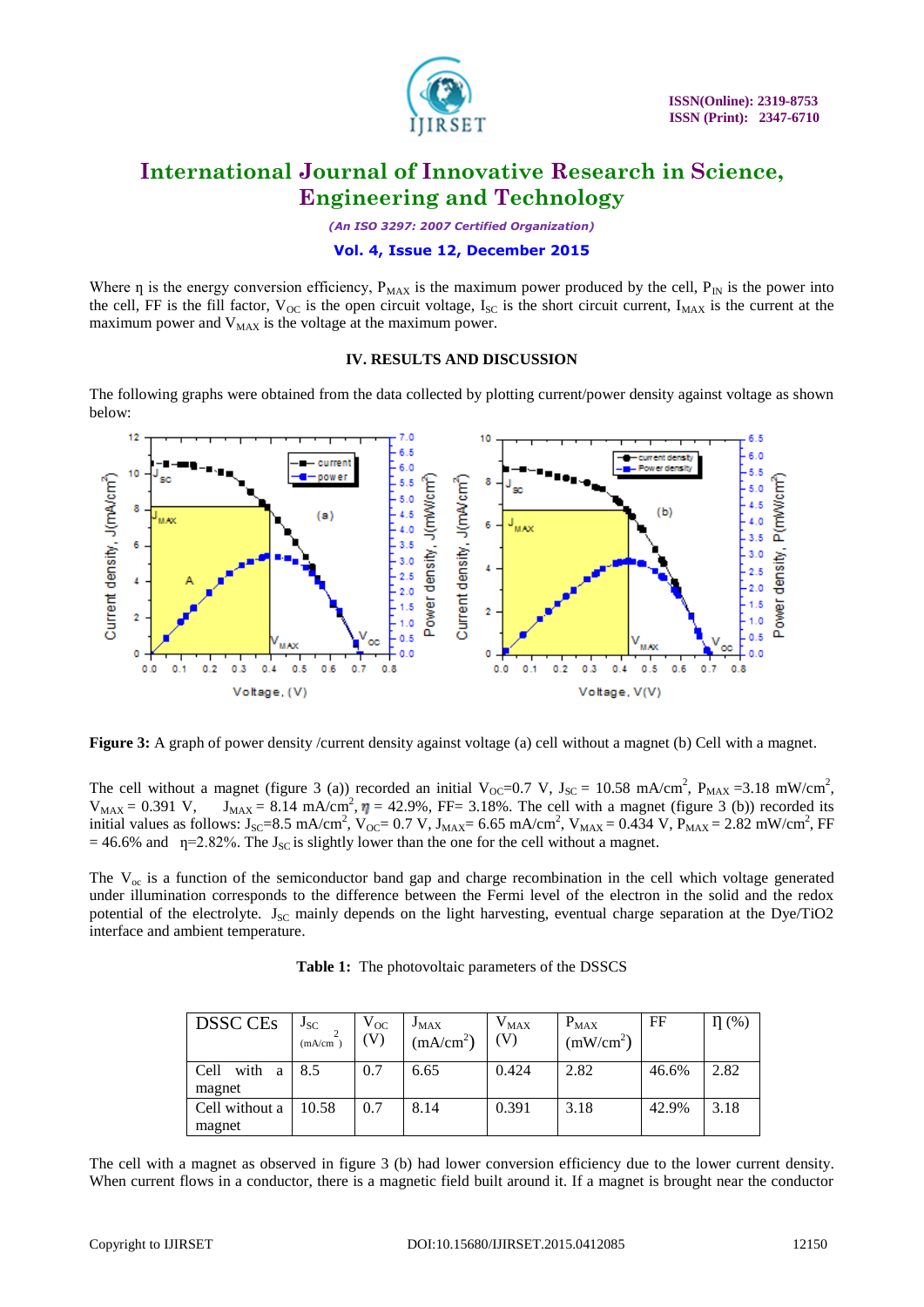

*(An ISO 3297: 2007 Certified Organization)*

### **Vol. 4, Issue 12, December 2015**

its magnetic field interacts with the field due to the conductor exerting a repulsive force on the current. Some work has to be done to overcome the force. As a result there is a reduction in the current flowing through the circuit. This explains why the cell with the magnet recorded a lower  $J_{SC}$  and  $J_{MAX}$  than the one with a magnet. The magnetic field due to the Nd-Fe-B magnet interacted with the field due to the current in the circuit producing a repulsive force. Some current was used to do the work required to overcome the repulsive force, hence its low value. The magnet doesn't have any effect on the open circuit voltage.



**Figure 4:** (a) A graph of short circuit current against time and (b) a graph of open circuit voltage against time

As observed in figure 4 (a) the  $J_{SC}$  for the cell with a magnet was initially at 8.65 mA/cm<sup>2</sup> which decreased with time and reached  $2.37 \text{ mA/cm}^2$  after 90 days. The short circuit current for a cell without a magnet also decreased from the initial 10.54 mA/cm<sup>2</sup> and reached 0.01 mA/cm<sup>2</sup> after 90 days. The open-circuit voltage for both cells was initially 0.7 V The voltage decreased with time reaching 0.03 V and 0.361 V for the cell without a magnet and the cell with a magnet respectively. It can clearly be seen in figure 4 (b) that the open circuit voltage for the cell with a magnet a magnet reduced at a slower rate compared to the one without a magnet.

The initial efficiencies were 2.82% and 3.18% for the cell with and without a magnet respectively. These values decreased with time with the cell without a magnet reaching almost zero at the  $81<sup>st</sup>$  day as observed in figure 5 (a). The cell with a magnet was relatively stable recording an efficiency of  $0.42\%$  at the  $90<sup>th</sup>$  day.



**Figure 5:** (a) A graph of efficiency against time, (b) graph of fill factor against time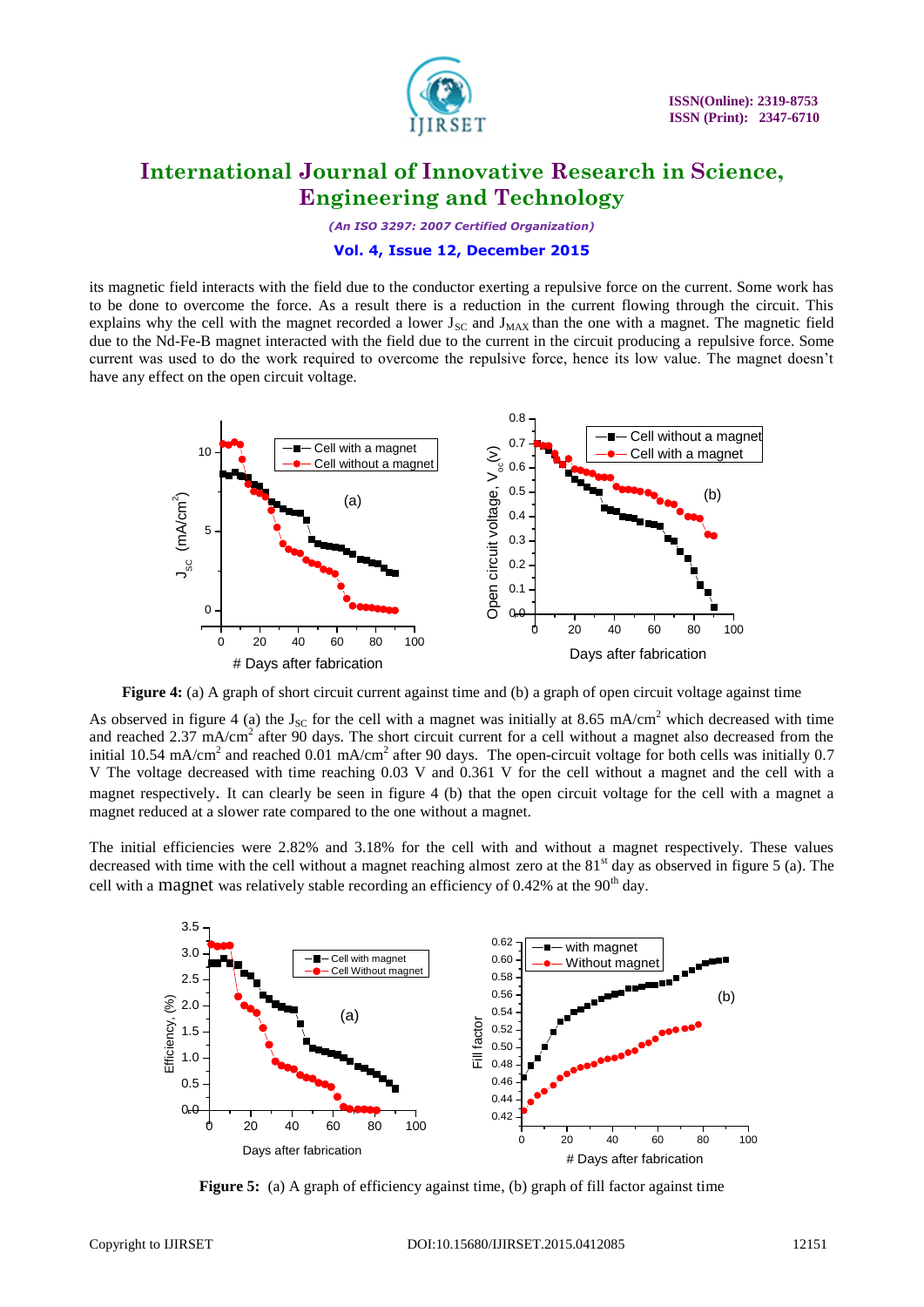

*(An ISO 3297: 2007 Certified Organization)*

### **Vol. 4, Issue 12, December 2015**

The initial fill factors were 0.47% and 0.43% for the cell with and without a magnet respectively. The FF for the cell sealed with a magnet increased at a higher rate with time compared to the one without the magnet as shown in figure (b). The cell with a magnet showed a better photovoltaic performance with time. This could be due to the reduced rate of leakage. The magnet can therefore be termed to have reduced the rate of leakage. The FF of the two cells increased slightly with time, however this could be likely as a result of reduced resistive losses due to falling  $I_{\rm sc}$  and not improvement of the photovoltaic performance.

#### **IV. CONCLUSION**

A comparative study was made on the I-V characteristics of a cell sealed with a magnet and another without a magnet over a period of 90 days. The initial  $J_{SC}$ ,  $J_{MAX}$  and  $P_{MAX}$  reduce considerably when a magnet is used. Findings of this study indicate that the magnet does not have a significant effect on the initial  $V_{OC}$  but it affects the  $J_{SC}$ . The magnet reduced the rate of electrolyte leakage.

#### **ACKNOWLEDGEMENT**

I am so grateful to National Council of Science, Technology and Innovation, Kenya for their financial support.

#### **REFERENCES**

- [1] Rho, W., Suh, J. S., Jeon, H., Kim, H., Jun, B. and Chun,g W., "Recent Progress in Dye-Sensitized Solar Cells for Improving Efficiency: TiO Nanotube Arrays in Active Layer", <http://dx.doi.org/10.1155/2015/247689/>20<sup>th</sup> August 2015
- [2] Kwan, W. T., "Commercialization Potential of Dye-sensitized Mesoscopic solar cells", Master's Thesis, Nanyang Technological University, Singapore ,2008
- [3] Ziqi, S., Jung, H. K., Yue, Z., Fargol, B., Victor, M. and Shi, X. D., " Improved photovoltaic performance of dye-sensitized solar cells with modified self-assembling highly ordered mesoporous TiO<sub>2</sub> photoanodes", Journal of Materials Chemistry, Vol. 22, issue 1, pp. 11711-11719, 2012.
- [4] Hamann, T. W., Jensen, A. R., Martinson, F. B. A. and Hupp T. J., "Advancing beyond current generation dye-sensitized solar cell", The Royal Society of Chemistry*,* Vol. 1**,** pp.66-78, 2008.
- [5] Grätzel, M. and O'Regan, B., "A Low-Cost, High-Efficiency Solar Cell Based on Dye- sensitized Colloidal TiO2 Films", Nature*,* Vol.353, pp. 737-740, 1991.
- [6] Grätzel, M., "PhotoelectrochemicalCells," Nature, Vol. 414, pp. 338-344, 2001
- [7] Chung, I., Byunghong, L., Jiaqing, H., Robert, P. H. C. and Mercouri, G. K., "All-solid-state dye-sensitized solar cells with high efficiency", Nature*,* Vol. 485, pp. 486-487, 2012.
- [8] Rho, W., Suh, J. S., Jeon, H., Kim, H., Jun, B. and Chung, W., "Recent Progress in Dye-Sensitized Solar Cells for Improving Efficiency: TiO Nanotube Arrays in Active Layer", <http://dx.doi.org/10.1155/2015/247689/>20<sup>th</sup> August 2015
- [9] Khan, M. M. S., Khan, M. A., Mohammed, M. A., Sultana, S., Islam, M. M. J. and Uddin, J., "Sensitization of Nanocrystalline Titanium dioxide Cells using Natural dyes: influence of acids medium on coating formulation", American academic and scholarly journal *,*Vol 4**,** no. 5, 2012
- [10] Khan I. M., "A study on the optimization of dye-sensitized solar cells"*,* Graduate thesis and dissertations, University of South Florida, 2013.
- [11] Haiying, W., "Dye Sensitized Solar Cells.[" http://bama.ua.edu/chem/seminars/students-seminars/fall04/papersf04](http://bama.ua.edu/chem/seminars/students-seminars/fall04/papersf04) 20th August 2015.
- [12] Hardin, E. B., " The dye sensitized solar cells", In:Behind the scenes of Sunny memories, Swissnex San Fransisco, 21 April, 2010.
- [13] Karami, A., "Synthesis of TiO Nano Powder by the Sol-Gel Method and Its Use as a
- [14] Photocatalyst", Journal of Iranian chemical society, Vol. 7, pp. S154-S160, 2010.
- 
- [15] Gratzel, M. & Hagfeldt, A., "Molecular Photovoltaics", Accounts of chemical research, Vol. 33, pp. 269-277, 2000. [16] Baxter, J.B; Walker, A.M; Van, O. K. & Aydil, E.S., "Synthesis and characterization of ZnO nanowires and their integration into dye-sensitized solar cells", Nanotechnology, Vol. 17, Issue 11, pp. S 304-S 312, 2006.
- [17] Boercker, J.E; Schmidt, J.B. & Aydil, E.S., "Transport Limited Growth of Zinc Oxide Nanowires", Crystal Growth, Vol. 9, pp 2783–2789, 2009.
- [18] Law, M., Greene, L. E., Johnson, J. C., Saykally, R. & Yang, P. D., "Nanowire dye sensitized solar cells", Nature Materials*, Vol. 4*, pp. 455-459, 2005.
- [19] Nazerruddin, M.K., Kay, A., Ridicio, I., Humphry-Baker, R., Mueller, E., Liska, P., Vlachopoulos, N. & Gratzel, M., "Conversion of light to electricity by cis-X2bis(2,2'-bipyridyl4,4'-dicarboxylate)ruthenium(II)charge-transfer sensitizers (X = Cl-, Br-, I-, CN-, and SCN-) on nanocrystallinetitanium dioxide electrodes", Journal of American Chemical Society Vol. 115, pp. 6382-6390, 1993.
- [20] Gratzel M. (2003). "Dye-sensitized solar cells", Journal of photochemistry and photobiology C: Photochemistry reviews, Vol. 4, pp. 145-153, 2003.
- [21] Roh, D. K., Chi W. S. and Jeon, H., "High Efficiency Solid-State Dye-Sensitized Solar Cells Assembled with Hierarchical Anatase Pine Treelike TiO Nanotubes", Advanced Functional Materials, Vol. 24**,** pp. 379-386, 2014.